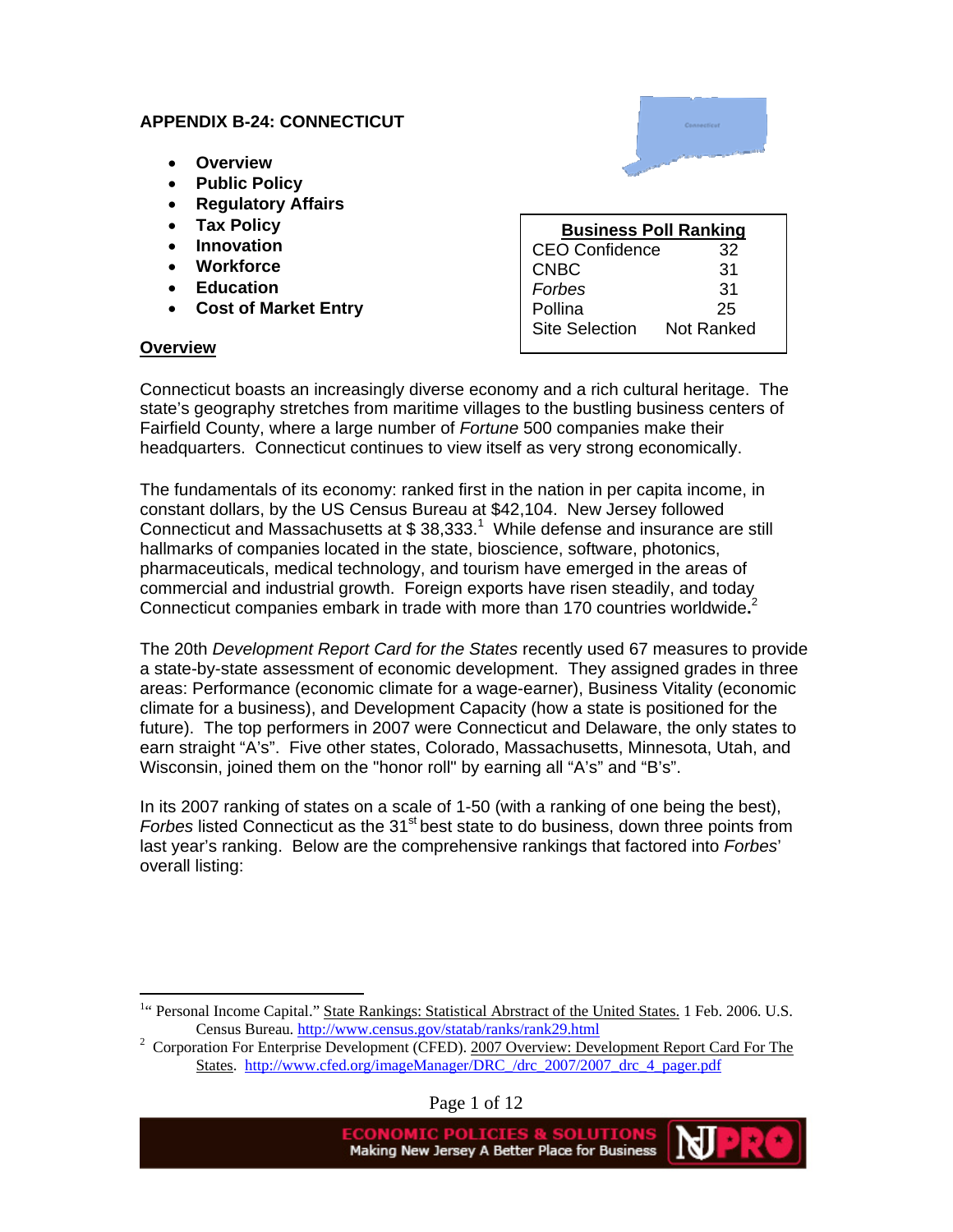| Connecticut's Forbes Rankings      |    |
|------------------------------------|----|
| <b>Overall Rank</b>                | 31 |
| <b>2006 Rank</b>                   | 28 |
| <b>Business Costs Rank</b>         | 44 |
| <b>Labor Rank</b>                  |    |
| <b>Regulatory Environment Rank</b> | 40 |
| <b>Economic Climate Rank</b>       | 37 |

### **Public Policy**

 $\overline{a}$ 

The "State Competitiveness Report (SCR) 2007,"<sup>3</sup> a study by the Beacon Hill Institute ranks a state's ability to produce high income, and generally a better quality of life for its citizens. The rankings compare all the states and rank them 1-50 (with a rating of one being the best). In this study Connecticut received a mediocre rank of  $25<sup>th</sup>$ . Connecticut's ranking in the SCR was largely due to its dismal ranking of  $40<sup>th</sup>$  in the category of government and fiscal policy.

In August of this year, Governor M. Jodi Rell touted legislation establishing a Responsible Growth Task Force to help guide the state's economic development decision and study state land use laws, policies, and programs. $4$ 

 "We are charting a new, anti-sprawl course for Connecticut," Governor Rell said. "From bond projects to state and federal grant dollars, we want to be certain that public funds for economic development are being spent with responsible growth in mind. Responsible growth policy is now real in Connecticut, and my commitment has never been stronger."

 "With this law, we will have at long last real planning throughout Connecticut. Real planning that makes sure that housing developments provide ready access to passenger rail and bus service. Economic growth planning that coordinates the work of our state agencies in the areas of transportation, housing, public health and work force development. Planning that promotes roadway design supporting state and local economic development while preserving the character as well as the walk ability of our communities."

 "My goal is to create more attractive, livable, economically strong communities while protecting our natural resources. This law creates a responsible growth panel which will make sure that capital projects are consistent with our statewide plan of conservation and development."

Page 2 of 12

<sup>&</sup>lt;sup>3</sup> David Tureck, Jonathan Haughton, Frank Conte, and Christopher Doyon. State Competitiveness Report 2007. Boston: Beacon Hill Institute for Public Policy Research at Suffolk University, 2007. 22. http://www.beaconhill.org/Compete07/Compete2007State.pdf.

<sup>&</sup>lt;sup>4</sup> "An Act Concerning Responsible Growth" HB 7090: Connecticut. General Assembly. Planning and Development Committee. http://www.cga.ct.gov/2007/SUM/2007SUM00239-R01HB-07090- SUM.htm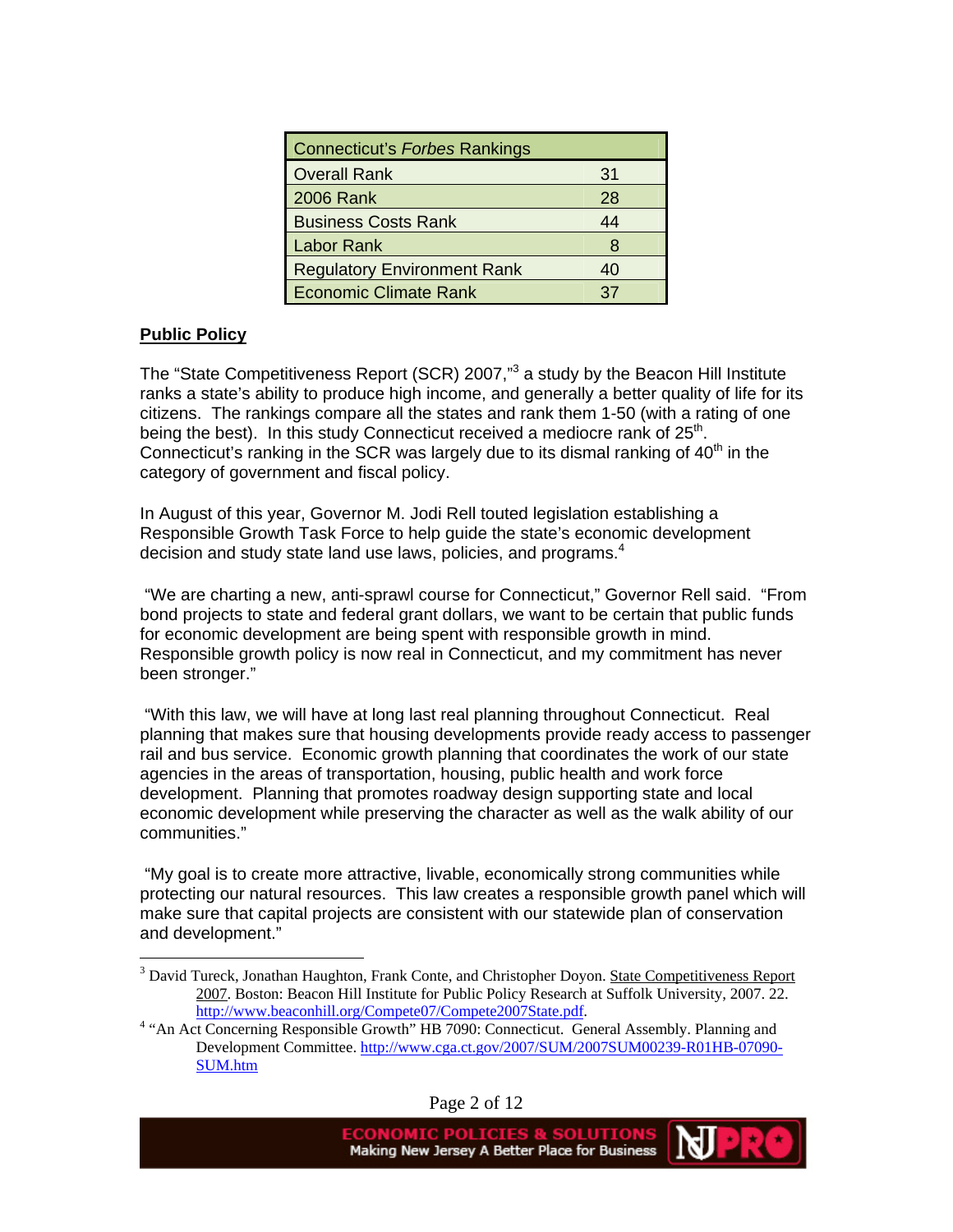The 19-member task force consists of 11 agency heads or their designees, six legislatively appointed members and two members appointed by the Governor. The agencies of the Office of Policy and Management (OPM), the Connecticut Housing Finance Authority, the Connecticut Development Authority, Connecticut Innovations Inc., the Commission on Culture and Tourism, the Office of Workforce Competitiveness and the departments of Agriculture, Economic and Community Development, Environmental Protection, and Public Health and Transportation are all represented on the task force.<sup>5</sup>

The top six legislative leaders each appoint one task force member. The governor appoints two task force members, one being a current or former chief elected official or city or town manager from a municipality with a population in excess of 25,000 and one from a municipality with a population of less than 25,000. The Office of Personnel Management (OPM) secretary or his designee will serve as the chair. $6$ 

Under the legislation the task force has a deadline of February 15, 2008 to identify responsible growth criteria and standards to guide the State's future investment decisions and submit recommendations to the governor.

By July 1, 2009, in consultation with other agencies, the Department of Economic and Community Development is to create a strategic plan assessing and evaluating the economic development challenges and opportunities for Connecticut. The project will be compared with other states and the region. Also, the plan should include a vision for the future.

The Responsible Growth law also establishes a regional performance incentive program, which encourages regional planning to incorporate compact, transit-accessible, pedestrian-oriented, mixed-use development patterns. The program encourages regional planning authorities to submit proposals to OPM, demonstrating services which may increase the participating municipalities' purchasing power or provide a cost savings that, in turn, leads to lower property taxes.

The bill additionally requires consistency with the plan of Conservation and Development when any state agency authorizes spending more than \$200,000 in state or federal funds on a grant for acquisitions or developments.

Under Governor Rell's leadership, the state has strengthened its Plan of Conservation and Development and requirements for regional and local planning. Governor Rell recently proposed an energy program, "One Thing", emphasizing efficiency and renewal sources that are compatible with the goals of responsible growth.<sup>7</sup>

 $\overline{a}$ 



<sup>&</sup>lt;sup>5</sup> "An Act Concerning Responsible Growth."

<sup>&</sup>lt;sup>6</sup> "An Act Concerning Responsible Growth."

<sup>7</sup> Jodi Rell. "Governor Rell Unveils New Statewide Energy Cost Savings Conservation Campaign: 'One Thing.'" Office of the Governor. 11 Jul. 2007

http://www.ct.gov/governorrell/cwp/view.asp?Q=386122&A=2791

Page 3 of 12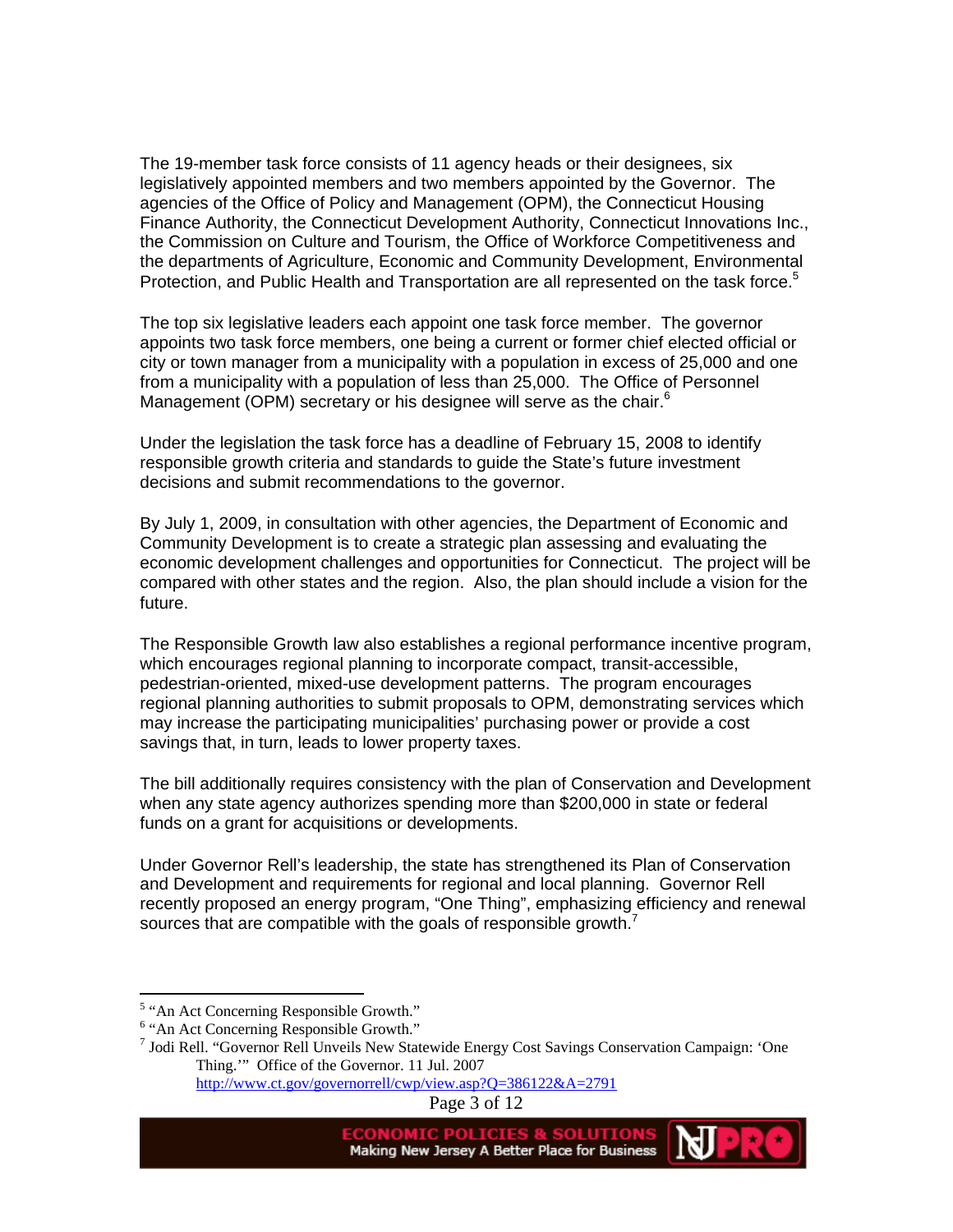#### **Regulatory Affairs**

 $\overline{a}$ 

*Forbes* ranks Connecticut as one of the worst regulatory environments in the nation. The state is ranked 40<sup>th</sup> out of 50 states.<sup>8</sup> Regionally, Connecticut ranks in the middle of the New England states with New York at  $20<sup>th</sup>$ , Massachusetts at  $29<sup>th</sup>$ , and Vermont at  $35<sup>th</sup>$ . Connecticut ranks higher than New Hampshire at  $42<sup>nd</sup>$ , Maine at  $46<sup>th</sup>$ , and Rhode Island at  $49<sup>th</sup>$  all of who have a worse regulatory environment.

Amid projects, a nearly \$1 billion state budget surplus for the 2007 fiscal year and with a similar amount tucked into Connecticut's Rainy Day Fund, state lawmakers and Governor Rell agreed during this past June's special session on a \$36 billion, two-year budget. While the budget bills fund important initiatives such as education, health care, Brownfield remediation, energy, and housing, the state's spending cap has exceeded in the first year. The new budget does not, however, include any major tax increases. $9$ 

This year, lawmakers in Connecticut also enacted a measure to further encourage the film industry and created incentives for rehabilitating historic property used for commercial and residential purposes.<sup>10</sup>

Initially, both the governor and the majority in the Appropriations Committee supported changing the state income tax, as well as other taxes, in an effort to bring in additional revenues. Most of the proposed tax changes did not pass. While taxes on cigarettes were increased by 33%, to \$2 per pack, lawmakers were persuaded not to increase the state's personal income tax, sales tax, or corporate income tax.

After identifying energy as a priority subject for this year's session, lawmakers eventually approved a wide-ranging energy bill that addresses many of the concerns of the business community. The legislation calls for a long-term energy plan for the state and focuses on both helping Connecticut consumers become more efficient energy users and ensuring that consumers have access to adequate, stable and affordable energy resources.<sup>11</sup>

Another bill establishes the Responsible Growth Task Force to identify responsiblegrowth criteria to help guide future state investments and to study land use laws.

A package of health care reform measures was passed that included several measures consistent with some of the business community's priorities for health care.

http://www.ct.gov/governorrell/cwp/view.asp?A=2791&Q=391526<br><sup>11</sup> Jodi Rell. "Governor Rell Announces New Energy Initiatives." Office of the Governor. 5 Feb. 2007. http://www.ct.gov/governorrell/cwp/view.asp?A=2791&Q=331968

Page 4 of 12

<sup>&</sup>lt;sup>8</sup> Kurt Badenhausen. "Special Report: The Best States for Business." Forbes Magazine. July, 2007. http://www.forbes.com/business/2007/07/10/washington-virginia-utah-bizcz\_kb\_0711bizstates.html <sup>9</sup>

 $9$  Jodi Rell. "Budget Highlights: Fiscal Years 2008-2009": Office of the Governor. 6 Jul. 2007. http://www.ct.gov/governorrell/cwp/view.asp?a=1809&q=385538<br><sup>10</sup> Jodi Rell. "Governor Rell Travels To Film Set To Celebrate Expansion Of Film Tax Credits In

Connecticut." Office of the Governor.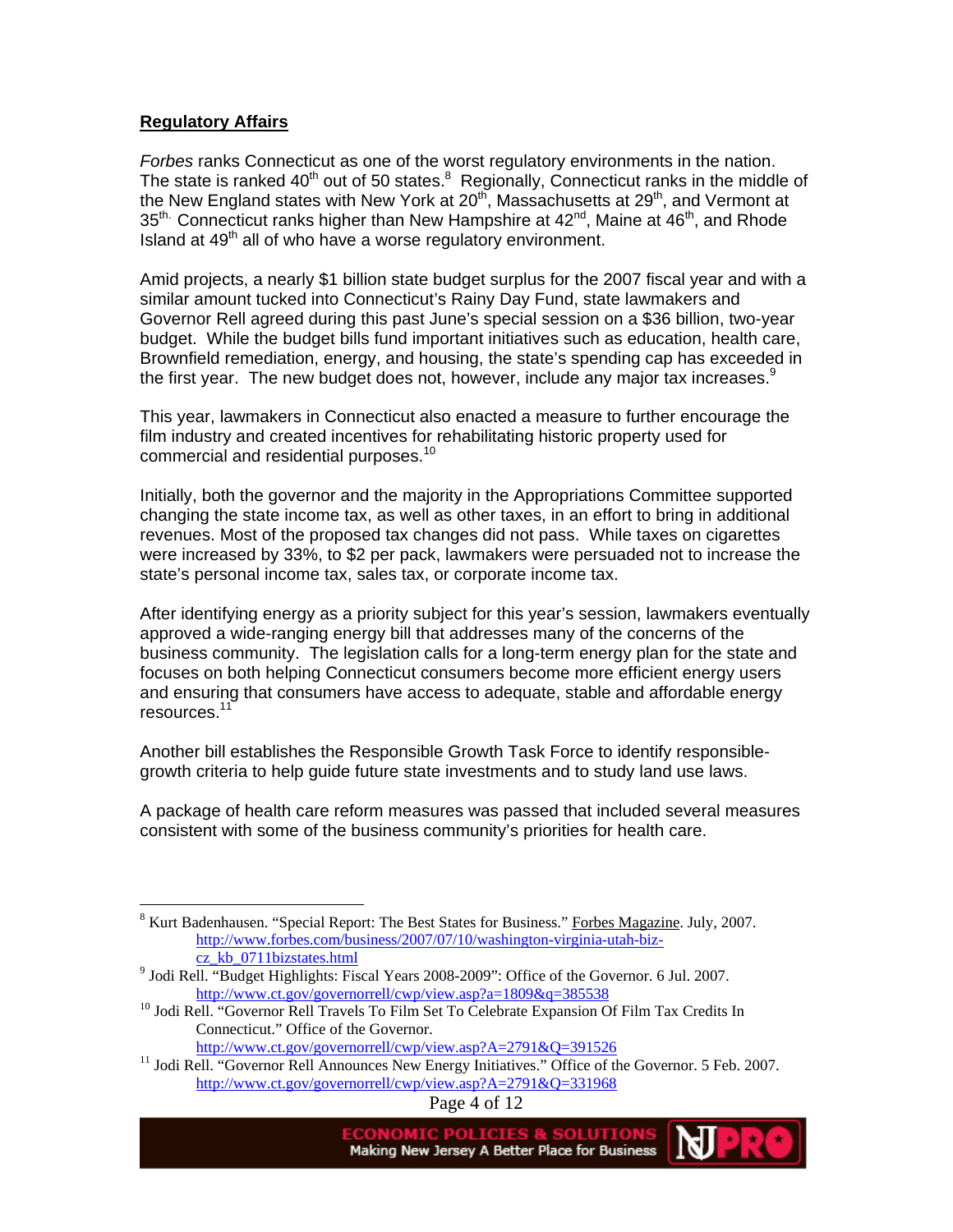After two years of approving substantial investments to upgrade Connecticut's transportation infrastructure – including \$1.3 billion in 2005 and \$2.3 billion in 2006 lawmakers this year considered more modest proposals to keep the momentum going.<sup>12</sup>

# **Tax Policy**

Connecticut has some of the highest tax rates in the country. The State Business Tax Climate (SBTC) is a tool for lawmakers and the media to compare the states' tax policies (with a ranking of one being best). In this index Connecticut placed  $38<sup>th</sup>$  out of 50.<sup>13</sup> The index particularly criticized the state's property taxes which placed dead last among all states.<sup>14</sup> Meanwhile, the 2007 Small Business Survival (SBS) index rates a state's public policies according to how friendly a state is toward entrepreneurial activity. In that study the state also placed  $38<sup>th</sup>$  out of all states and the District of Columbia.<sup>15</sup> The SBS study particularly gave Connecticut exceptionally low marks in property tax with a ranking of 44<sup>th</sup> and gas tax at 50<sup>th 16</sup>

The state's Department of Economic and Community Development lists the following as Connecticut's many tax incentives for businesses interested in locating in this state, including:

- **The Urban and Industrial Site Tax Credit Program**, which is a dollar-for-dollar corporate tax credit of up to 100% of an investment up to a maximum of \$100,000,000.<sup>17</sup>
- **Corporate Business Tax Credits:** 
	- o Financial institutions constructing new facilities and adding new employees can receive a credit of as much as 50% of the tax for up to ten years; may be extended for an additional five years, based on size of the facility and level of employment
	- o A corporate business tax credit for companies relocating to Connecticut who hire at least 50 new employees for a minimum of a 12-month period; the tax credit is equal to 25% of the state income tax withheld from the employee's wages and credit applies for five consecutive years
	- o A tax credit equal to 30% of the qualified digital media and motion picture production, pre-production and post production expenses in the state that exceed \$50,000

http://sbecouncil.org/Media/pdf/SBSI\_2007.pdf?CFID=514256&CFTOKEN=91743709<br><sup>16</sup> Keating, 40.

Page 5 of 12

 $\overline{a}$ <sup>12</sup> "Act Concerning Implementation of Transportation Infrastucture Improvements For Connecticut's Economic Future" Connecticut General Assembly: HB 6336

http://www.cga.ct.gov/2007/ba/2007HB-06366-R000732-BA.htm <sup>13</sup> Chris Atkins and Curtis S Dubay. <u>Background Paper: 2008 State Business Tax Climate Index</u>. October, 2007. Number 52. The Tax Foundation. 10. http://www.taxfoundation.org/files/bp57.pdf 14 Atkins and Dubay.

<sup>&</sup>lt;sup>15</sup> Raymond J. Keating. Small Business Survival Index 2007: Ranking the Policy Environment for Entrepreneurship Across the Nation *12th Annual Edition*. Small Business & Entrepreneurial Council, Washington, DC, November, 2007. 2.

<sup>&</sup>lt;sup>17</sup> "Tax Incentives." Connecticut Department of Economic and Community Development. http://www.ct.gov/ecd/cwp/view.asp?a=1097&q=253522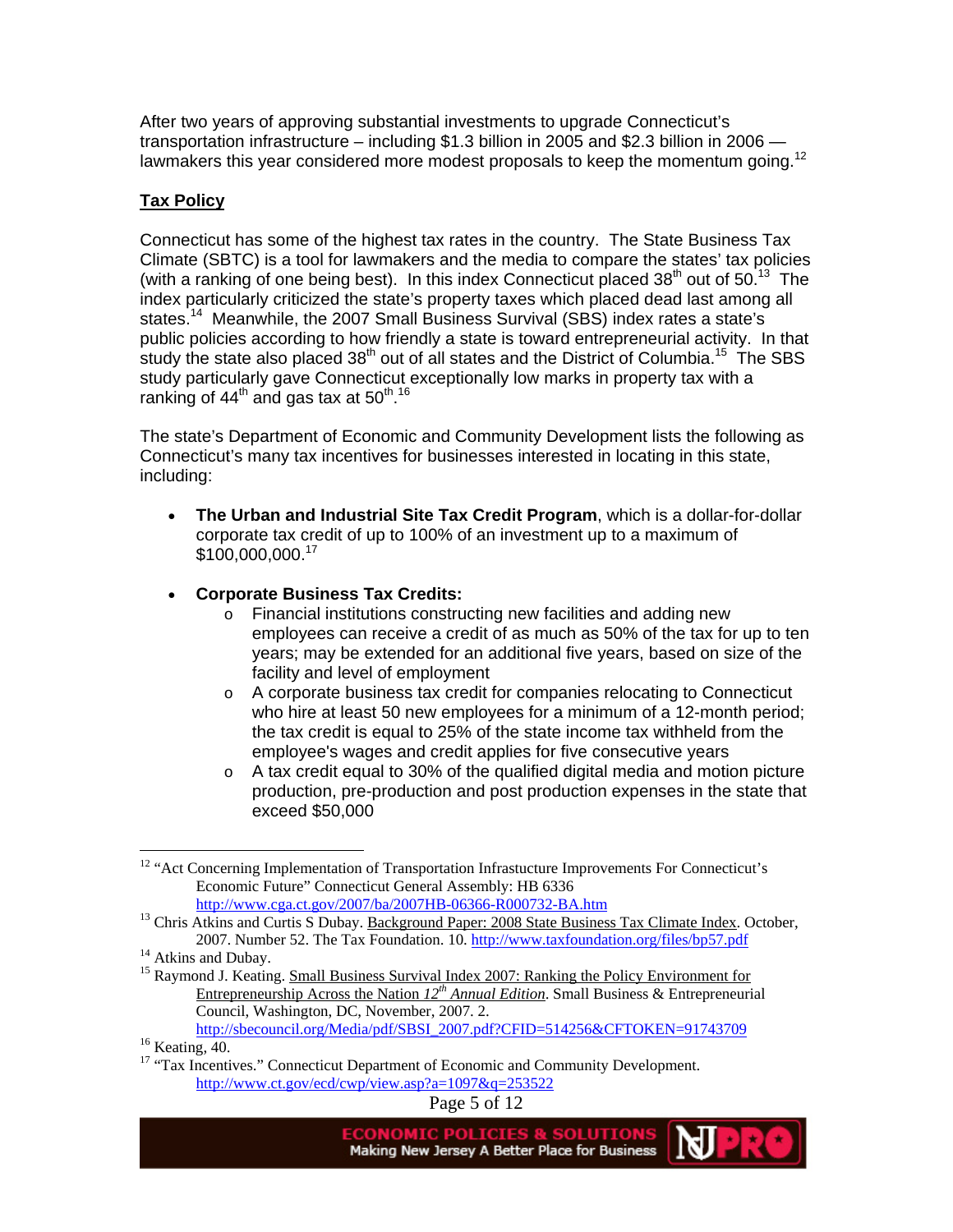- o 5% credit for fixed capital investment in tangible personal property
- o 5% credit for investments in human capital: employee training, childcare facilities and subsidies, and a donation to higher education for advancement of technology
- o 10% credit for increased investment in machinery and equipment for companies with 250 or fewer full-time permanent employees in CT; 5 % credit for companies with 251 to 800 full-time permanent employees in Connecticut 1% to 6% of R&D expenditures based on the amount of such expenditures and size of company
- o 20% of the R&D expenditures in CT in the current income year exceeding R&D expenditures of the prior taxable year
- o Unused R&D credits can be carried forward and, for companies with gross income of \$70 million or less, can be sold to the State for 65 % of their value
- $\circ$  Credit equal to 100% of property taxes owed and paid on electronic data processing hardware peripheral equipment and software; credit may be applied against certain other CT taxes
- o 25% credit for any increase in grants to institutions of higher learning for R&D related to technology advancement over the average grants provided during the preceding three years
- o 100% credit against the premium, corporation or income tax for investment over ten years in an investment fund creating insurancerelated facilities and jobs
- o 100% credit for Small Business Administration loan guarantee fees paid by companies with less than \$5 million in gross receipts<sup>18</sup>

# • **Corporate Business Tax Exemptions**

- o All insurance companies, Connecticut incorporated and non-Connecticut incorporated
- o Corporate income, insurance premium and sales and use taxes for certain banks, insurers and investment companies locating in the Hartford Financial Service Export Zone that conduct all business with non-US persons
- o Capital gains from the sale of protected open space or Class I or II water company land to the state or certain entities
- o Non-US corporations whose sole activities in CT are trading stocks, securities or commodities of their own account<sup>19</sup>

# • **Corporate Sales Tax Exemptions**

- o 100% on (a) machinery used in the manufacturing of finished products or in the bio-technology industry and (b) materials, tools and fuel used in the manufacture or fabrication of finished products
- o In the biotechnology industry, 50% on machinery, tolls fuels and equipment that may not meet the requirement for the 100 % exemption
- o 100% on computer and data processing services beginning July 1, 2002; declining 1% annually from current 3%

 $\overline{a}$ 

Page 6 of 12

ΜJ

<sup>&</sup>lt;sup>18</sup> "Tax Incentives."

<sup>&</sup>lt;sup>19</sup> "Tax Incentives."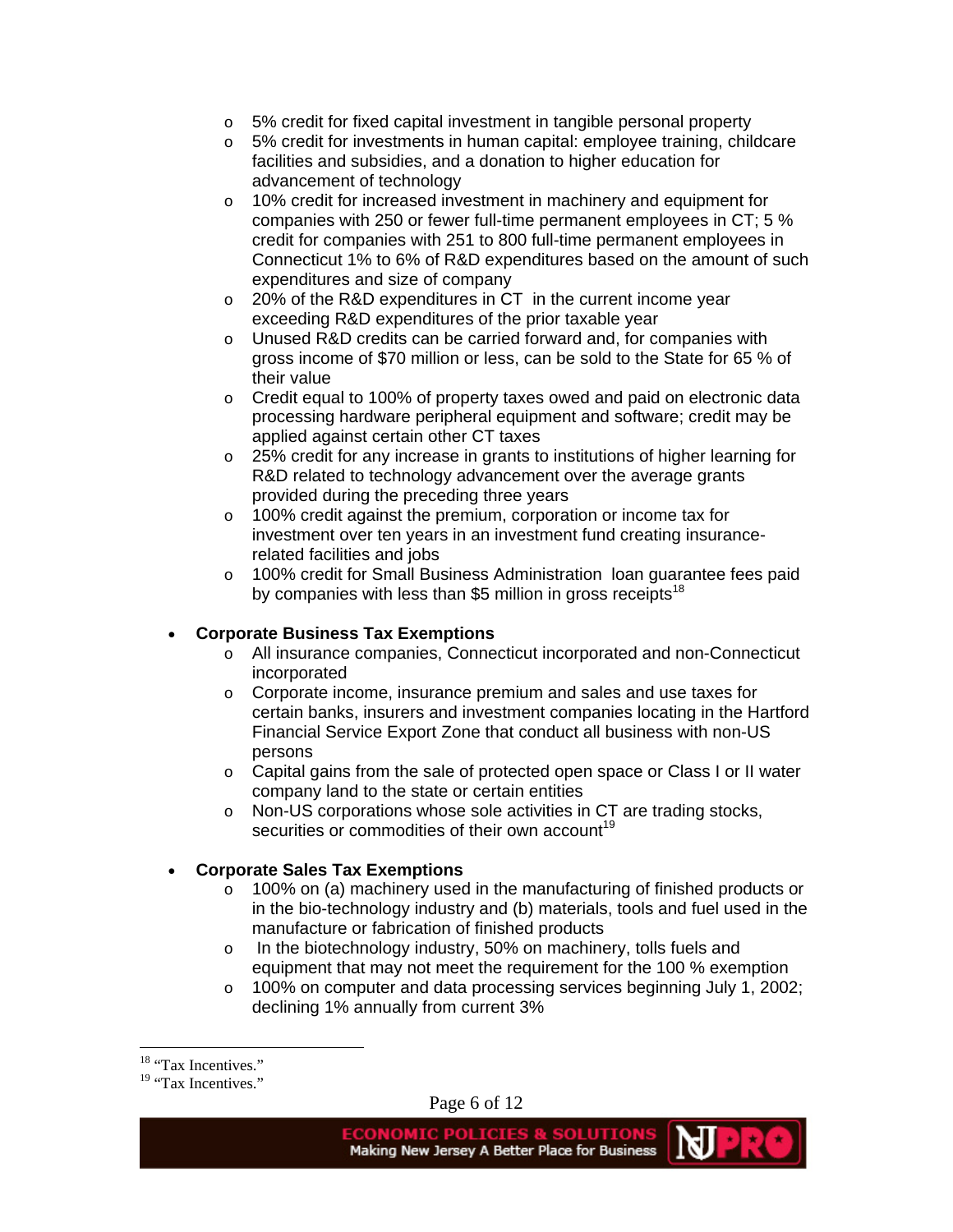- o 100% on repair, replacement and component parts for manufacturing machinery
- o 100% on calibration services, registration and compliance services related to ISO 9000 and personnel training services offered by colleges or universities
- o 100% on vehicles powered by alternative fuels, vehicle conversion equipment and alternative fuel filling station equipment
- o 100% on fuel and electric power used in manufacturing or to heat a manufacturing facility provided that 75% usage test is met
- o 100% of the cost of services related to creating and maintaining a Web site
- o 100% of the cost of aircraft, repair, parts and services on aircraft exceeding 6,000-lbs. maximum takeoff weight
- o 100% on safety apparel worn by employees
- o 100% on goods purchased inside or outside CT for use outside CT providing all conditions are met $^{20}$

# • **Real & Personal Property Tax Exemptions**

- o 100% for five years on newly acquired and installed machinery and equipment eligible for five to seven year depreciation
- o 100 % for inventories
- o 30-100% from the increase assessment for personal property for manufacturers and 20-50 % for eligible real property improvements can be offered by towns for two to seven years, depending on the investment amount
- $\circ$  100% for unbundled software, machinery & equipment that will be exempt under 12-81 (72) once installed and used
- o 100% for five years on new commercial motor vehicles weighing over 26,000 lbs. that are used to transport freight for hire and all new commercial vehicles weighing over 55,000 lbs.<sup>21</sup>

### • **Targeted Investment Community (TIC) Benefits**

- $\circ$  Five year, 80% real property and personal property tax abatements for manufacturers. Five year, 40-80% real property and personal property abatements for service, telecommunications and computer related providers, depending on amount invested
- o Five year, 50-80% tax abatements for personal property when part of a process technology upgrade, depending on the asset acquired
- o Manufacturers or firms conducting R&D related to manufacturing and newly constructed distribution facilities may be eligible to receive a state corporate business tax credit of 25% for ten years
- o Corporate business tax credit ranging from 15-50% for ten years is available to certain selected service, telecommunications and computerrelated facilities based upon the number of jobs created $^{22}$

 $\overline{a}$ 

Page 7 of 12

Making New Jersey A Better Place for Business

NJ -

<sup>&</sup>lt;sup>20</sup> "Tax Incentives."

<sup>&</sup>lt;sup>21</sup> "Tax Incentives."

<sup>&</sup>lt;sup>22</sup> "Tax Incentives."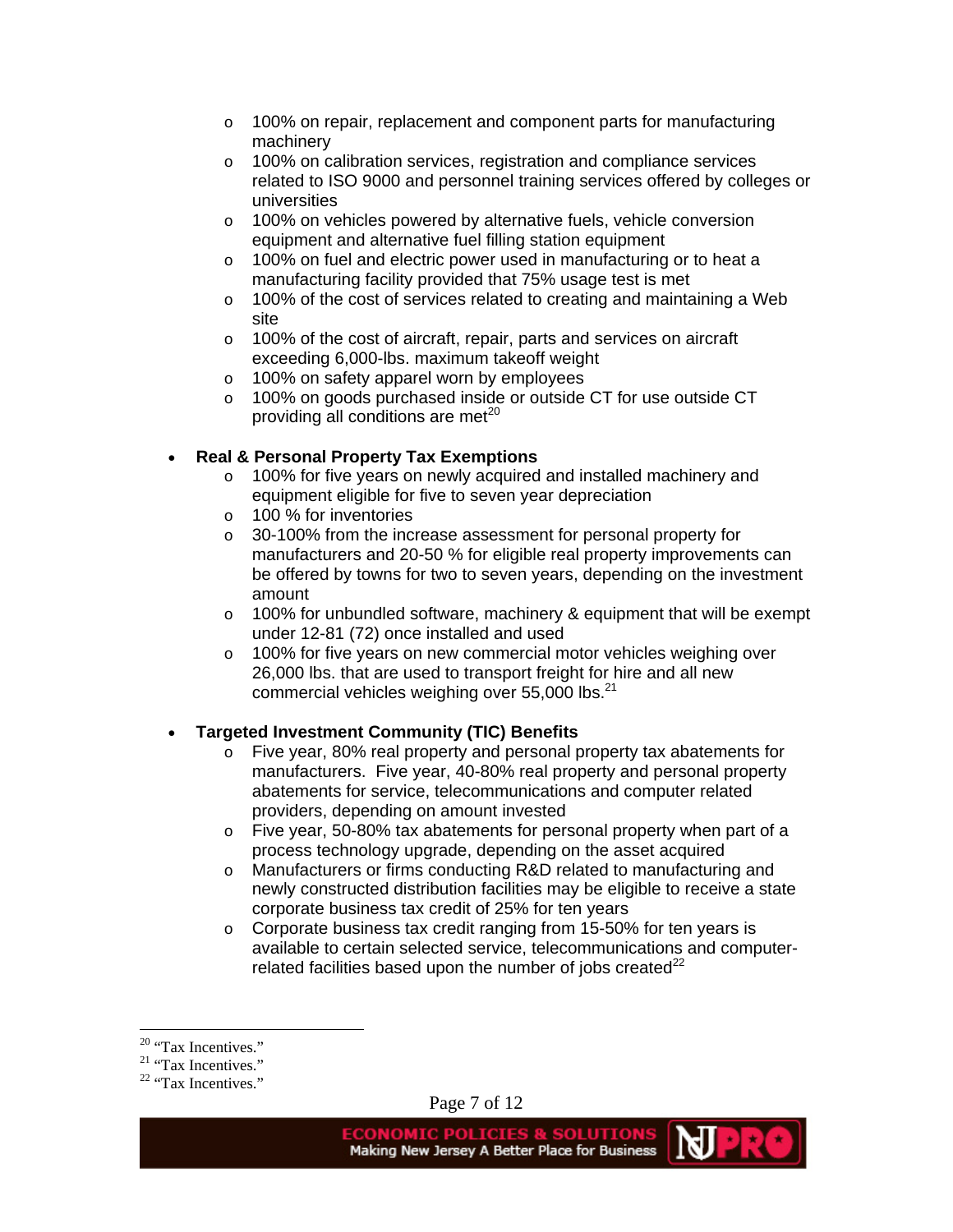- **Enterprise Zone Benefits (within enterprise zones and designated non-TIC municipalities)** 
	- o Manufacturers and certain service firms may obtain a 50% corporate business tax credit for ten years; must meet specific hiring thresholds and investment requirements
	- o 100% three year corporate tax credit followed by a 50% seven year credit for businesses created after January 1, 1997; must employ (a) 375 or more with 40% residing in an Enterprise Zone, or (b) fewer that 375 with 150 residing in an Enterprise Zone<sup>23</sup>
	- o **Enterprise Corridor Zone Benefits**
		- Selected communities bordering Route 8 and I-395 are eligible for full Enterprise Zone level benefits $24$

### **Innovation**

The New Economy Index<sup>25</sup> (NE) rates the states according to advancements in innovation (with a rating of one being best). In this study, Connecticut ranked exceptionally well at  $6<sup>th</sup>$  in the nation. In addition the SCR ranks Connecticut especially high for technological innovation at  $4<sup>th</sup>$  out of all 50 states.<sup>26</sup> A large part of the state's high ranking is an emphasis on building an educated workforce.

### *STEM Education*

In October 2005, Governor M. Jodi Rell hosted academic and business leaders to launch a statewide initiative to encourage student interest in STEM: Science, Technology, Engineering, and Math educational programs.<sup>27</sup> Policymakers and business and educational leaders identified critical issues related to advancing STEM education. This dialogue resulted in a comprehensive plan designed to improve student achievement to better meet Connecticut's workforce needs. Last year, Governor Rell established the Early Childhood Research and Policy Council, noting that global competitiveness begins even before school starts.<sup>28</sup>

 $\overline{a}$ 

<sup>28</sup> Jodi Rell. "Governor Rell Creates Early Childhood Research and Childhood Research and Policy Council." Office of the Governor. 7 Feb. 2006. http://www.ct.gov/governorrell/cwp/view.asp?A=2425&Q=309860

Page 8 of 12

<sup>&</sup>lt;sup>23</sup> "Tax Incentives."

<sup>&</sup>lt;sup>24</sup> "Tax Incentives."

<sup>&</sup>lt;sup>25</sup> Robert Atkinson and Daniel K. Correa. The  $2007$  State New Economy Index.: Benchmarking Economic Transformation in the States. Innovation Technology and Innovation Foundation. February, 2007. 13. http://www.kauffman.org/pdf/2007\_State\_Index.pdf<sup>26</sup> Tureck, et al, 22.

<sup>&</sup>lt;sup>27</sup> Jodi Rell. "Governor Rell, Educators, Business Leaders Meet To Discuss Science, Technology, Engineering, and Math." Office of the Governor. 5 Oct. 2005<br>http://www.ct.gov/governorrell/cwp/view.asp?A=1761&Q=305644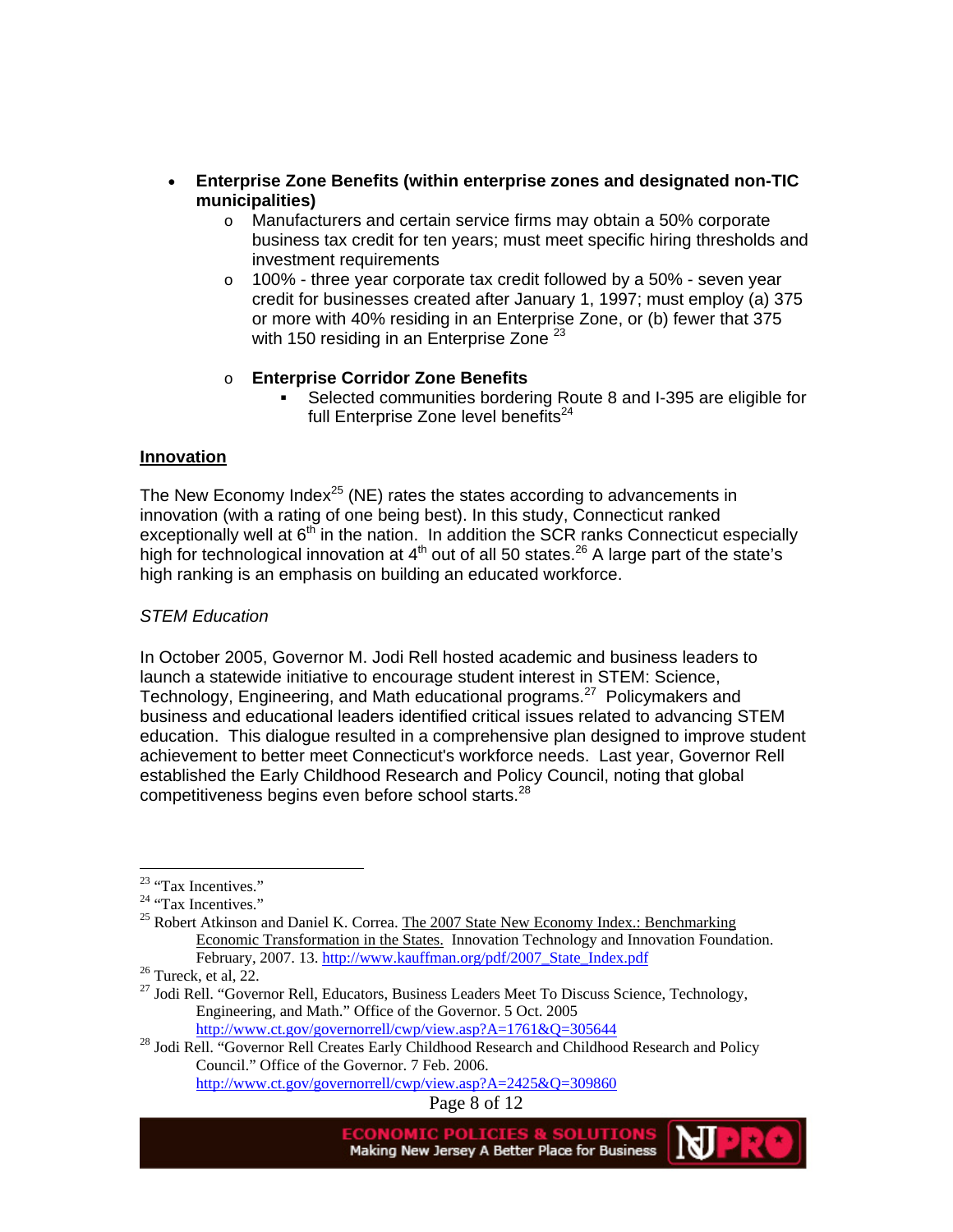#### *Postsecondary Education*

Connecticut is a leader in bridging the gap between what is being taught to students and what is needed by industry through its Business and Industry Services Network, a collaborative program that links business, state government, and education to train and produce a highly skilled workforce.<sup>29</sup>

#### *Regional Growth*

Governor Rell and the General Assembly passed legislation calling for a state economic strategic plan and regional development plans that promote responsible growth and regional cooperation.<sup>30</sup> The law complements recent Brownfield remediation legislation, which calls for five pilot projects for remediation and development. It also builds on Connecticut's initiatives to promote regional economic growth by bolstering STEM education and leveraging its institutions of higher learning.

In addition, Connecticut is making significant investments in transportation and identifying locations for transit-oriented development to expand regional connections and to expand to new markets for Connecticut's goods and services.<sup>31</sup>

### **Workforce**

Connecticut receives a relatively high ranking when it comes to its workforce. The SCR ranks the quality of its workforce in its "Human Resources" category. In this category, Connecticut ranks  $10<sup>th</sup>$  in the country.<sup>32</sup> A significant factor supporting Connecticut's strong workforce ranking is Connecticut's strong showing in the number of adults in the workforce at  $14<sup>th</sup>$  and for workers with a high school degree at  $17<sup>th</sup>$ .

The composition of Connecticut's labor force has undergone dramatic change in the last fifty-plus years. Three percent of the employment was in agriculture in 1950, while 49% was in manufacturing, and 48% was in services. By the turn of the century, only 1% was in agriculture, 21% was in manufacturing, and  $78\%$  in services.  $33$ 

Connecticut's current lead in per capita income has been built over the years on the productivity of the state's workforce. Connecticut's service sector and other nonmanufacturing productivity exceeded US productivity throughout the last decade.<sup>34</sup>

Connecticut's labor force unemployment rate fell at the end of the 1990s to 3.1%, well below the national rate of 4.3% for the same period. At the end of the last century,

 $\overline{a}$ 

<sup>&</sup>lt;sup>29</sup> "Special Services For Business and Industry." Connecticut Community Colleges. http://www.commnet.edu/services/special\_services.asp 30 "An Act Concerning Responsible Growth."

<sup>&</sup>lt;sup>31</sup> "An Act Concerning Responsible Growth."

 $32$  Tureck, et al, 22.

<sup>&</sup>lt;sup>33</sup> Connecticut Department of Economic and Community Development. "Ch. 6 Labor Force." 1999.Connecticut Market Data.

http://www.ct.gov/ecd/cwp/view.asp?a=1106&Q=251006#ch6<br><sup>34</sup> Connecticut Department of Economic and Community Development: <u>1999.Connecticut Market Data</u>

Page 9 of 12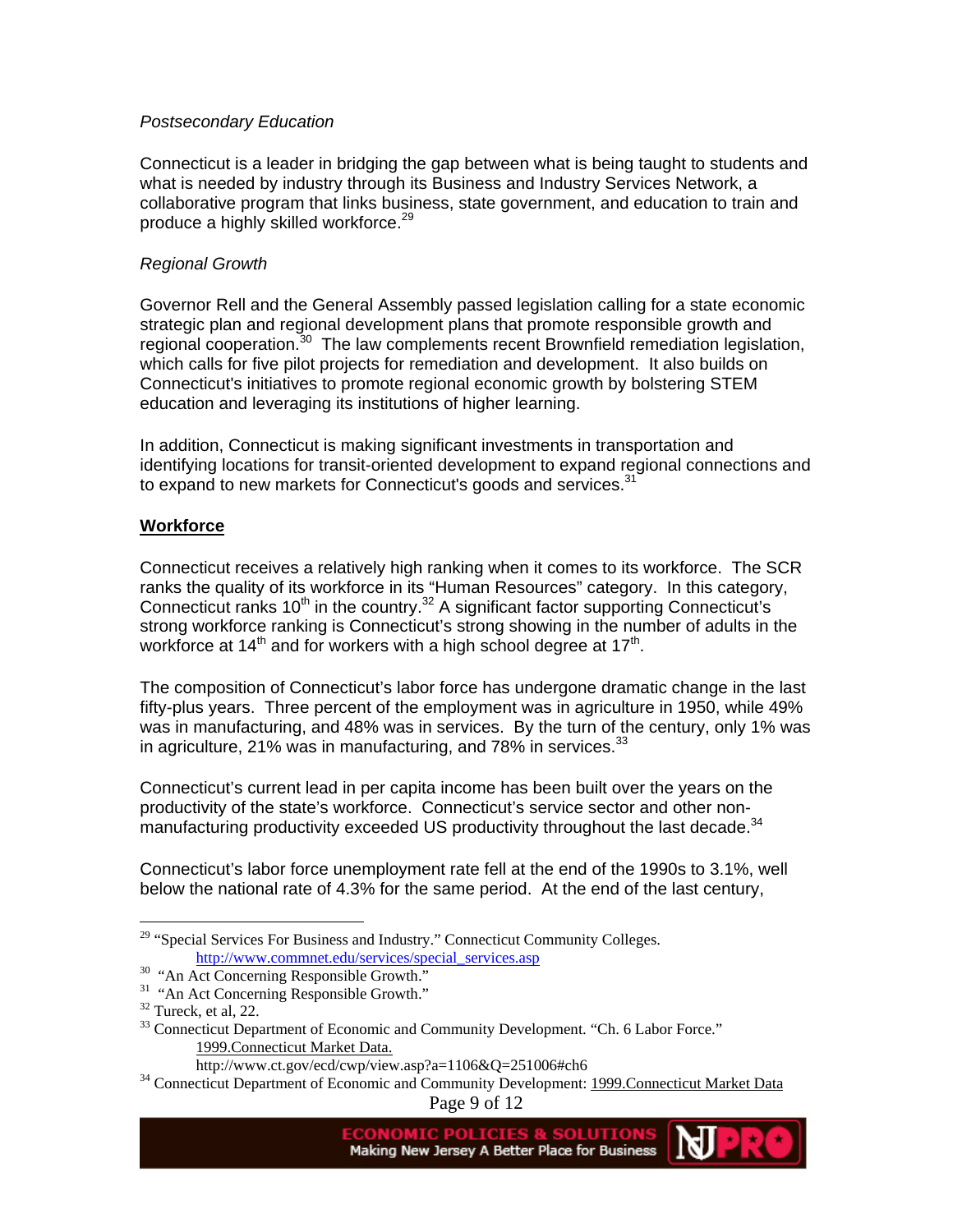Connecticut experienced the highest non-farm employment and the lowest unemployment rate recorded by the state in a decade. $35$ 

### **Education**

According to the US Chamber of Commerce's *"Leaders and Laggards: A State by State Report Card on Educational Effectiveness"* study, Connecticut performs especially well in providing secondary education to its residents. In this study, Connecticut was one of only ten states to receive an overall rating of an "A" for the quality of its education system.<sup>36</sup> In particular the state won high marks for the quality of their teachers. These teachers are required to pass subject matter tests, thereby ensuring that students will be learning from an individual with subject matter expertise.<sup>3</sup>

According to the National Center for Education Statistics, Connecticut's expenditures per pupil in elementary and secondary schools outpace New England and the US. Further, Connecticut is noted for having the second highest percentage of its population with a bachelor's degree or higher.<sup>38</sup>

Additionally, there are more than 45 colleges and universities in the state, ranging from community colleges offering two-year degrees and job training programs to world-class research institutions. The state also boasts being home to the US Coast Guard Academy.

Connecticut's educational leaders have become active participants in state and local development initiatives. Education highlights include:

- The National Assessment of Educational Progress ranked Connecticut fourthand eighth-grade students well above the national achievement average in math, reading, science and writing 39
- Connecticut is home to some of the nation's most prestigious colleges and universities. Among National Universities, Yale University is ranked as the 3rd best school in the nation.<sup>40</sup> Additionally, the University of Connecticut is solidly within the nation's top 100 national universities.
- Among liberal arts schools, Wesleyan was ranked  $11<sup>th</sup>$  in the country, while Trinity and Connecticut colleges made the list of top 100 liberal arts schools in the country.<sup>41</sup>

Page 10 of 12

 $\overline{a}$ <sup>35</sup> Connecticut Department of Economic and Community Development: **1999.Connecticut Market Data** <sup>36</sup>The Institute for a Competitive Workforce. Leaders and Laggards: A State by State Report Card on

Educational Effectiveness. US Chamber of Commerce, 2007. http://www.uschamber.com/icw/reportcard/default <sup>37</sup> US Chamber of Commerce.

<sup>&</sup>lt;sup>38</sup> "Expenditure Per Student By State and Local Governments." National Center for Education Statistics.<br>http://www.ct.gov/ecd/lib/ecd/20/14/md9910-1.xls

<sup>&</sup>lt;sup>39</sup> "State Profiles: Connecticut." National Center for Education Statistics. 22 Mar. 2006

http://nces.ed.gov/nationsreportcard/states/profile.asp<br>
<sup>40</sup> "America's Best Colleges 2008: National Universities." US News and World Report. 2007.<br>
http://colleges.usnews.rankingsandreviews.com/usnews/edu/college/ranking

<sup>&</sup>lt;sup>41</sup> "America's Best Colleges 2008: Liberal Arts." US News and World Report 2007. http://colleges.usnews.rankingsandreviews.com/usnews/edu/college/rankings/rankindex\_brief.php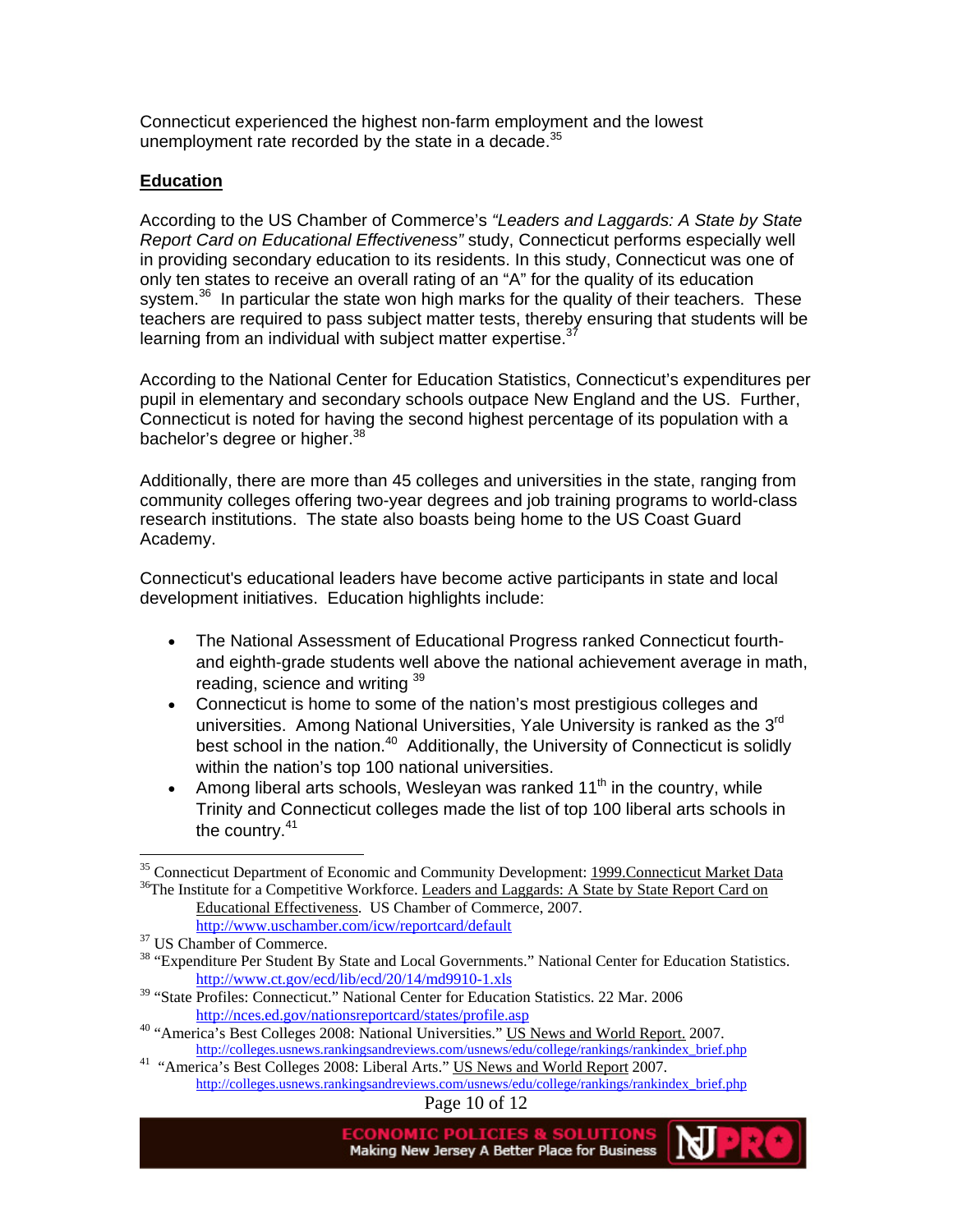• University of Connecticut ranked number one among public universities in the northeast in 2000 according to the college guide published by *US News & World Report*

#### **Cost of Market Entry**

The Milken Institute releases an annual study in which it ranks the states with the highest cost of doing business on a scale of 1-50 (with a ranking of 50 being best for business).<sup>42</sup> In this study, Connecticut was given a dismal ranking with the  $4<sup>th</sup>$  highest cost of doing business.<sup>43</sup> Similarly, the 2007 Small Business Survival (SBS) Index<sup>44</sup>, ranked state policy according to its benefits to business (this time with a ranking of one being best), also gave Connecticut an overall poor ranking at 38<sup>th</sup> place. The main reasons for the low rankings are largely due to state tax and regulatory policy.

According to the SBS Index, when it comes to taxes Connecticut is consistently rated in the mid to higher brackets among all the states. For example, Connecticut is ranked 19<sup>th</sup> when it comes to personal income taxes<sup>45</sup>, 31<sup>st</sup> on corporate income taxes<sup>46</sup>, and 44<sup>th</sup> on property taxes.<sup>47</sup> Connecticut's utility ratings compound the problem of low rankings by having next to the worst ratings when it comes to the cost of electric<sup>48</sup>and gas services.<sup>49</sup>

These high taxes are beginning to worry Connecticut business leaders. A 2007 Connecticut Business and Industry Association (CBIA) survey of business leaders allowed business leaders to identify their largest concern when it came to doing business in the state.<sup>50</sup> Twenty-four percent of them identified personal income tax and ranked it as the largest tax problem.<sup>51</sup> Meanwhile property taxes on real estate at 21%, corporate income tax at 17%, unemployment compensation taxes at15%, and personal property taxes at12% also remained significant concerns.<sup>52</sup>

Unfortunately, Connecticut does not fare much better when it comes to regulatory policy. In March of this year, Northeast Utilities released a study comparing costs on nine industries in Connecticut versus seven other states.<sup>53</sup> According to the study,

 $\overline{a}$ 

http://www.cbia.com/newsroom/surveys/2007/BlumShapiro\_07.pdf 51 Rathegeber, 7.

Page 11 of 12

Making New Jersey A Better Place for Business

<sup>&</sup>lt;sup>42</sup> "2007 Cost of Doing Business Index." Milken Institute. December, 2006. http://www.milkeninstitute.org/pdf/2007CostofDoingBusiness.pdf 43 Milken Institute.

<sup>&</sup>lt;sup>44</sup> Raymond J. Keating. Small Business Survival Index 2007: Ranking the Policy Environment for Entrepreneurship Across the Nation *12th Annual Edition*. Small Business & Entrepreneurial Council, Washington, DC, November, 2007. 2. http://sbecouncil.org/Media/pdf/SBSI\_2007.pdf?CFID=514256&CFTOKEN=91743709 45 Keating, 28.

 $46$  Keating, 30.

 $47$  Keating, 31.

 $48$  Keating, 36.

 $49$  Keating, 40.

<sup>&</sup>lt;sup>50</sup> John R. Rathegeber and Carl R. Johnson. 2007 Survey of Connecticut Businesses. Connecticut Business and Industry Association. March, 2007.

<sup>52</sup> Rathegeber.

 $53$  Global Insight. Business Costs in Connecticut: How Do They Stack Up?: A Report for Norhern Utilities. March, 2007. http://www.cbia.com/2images/home/CT%20business%20costs.pdf